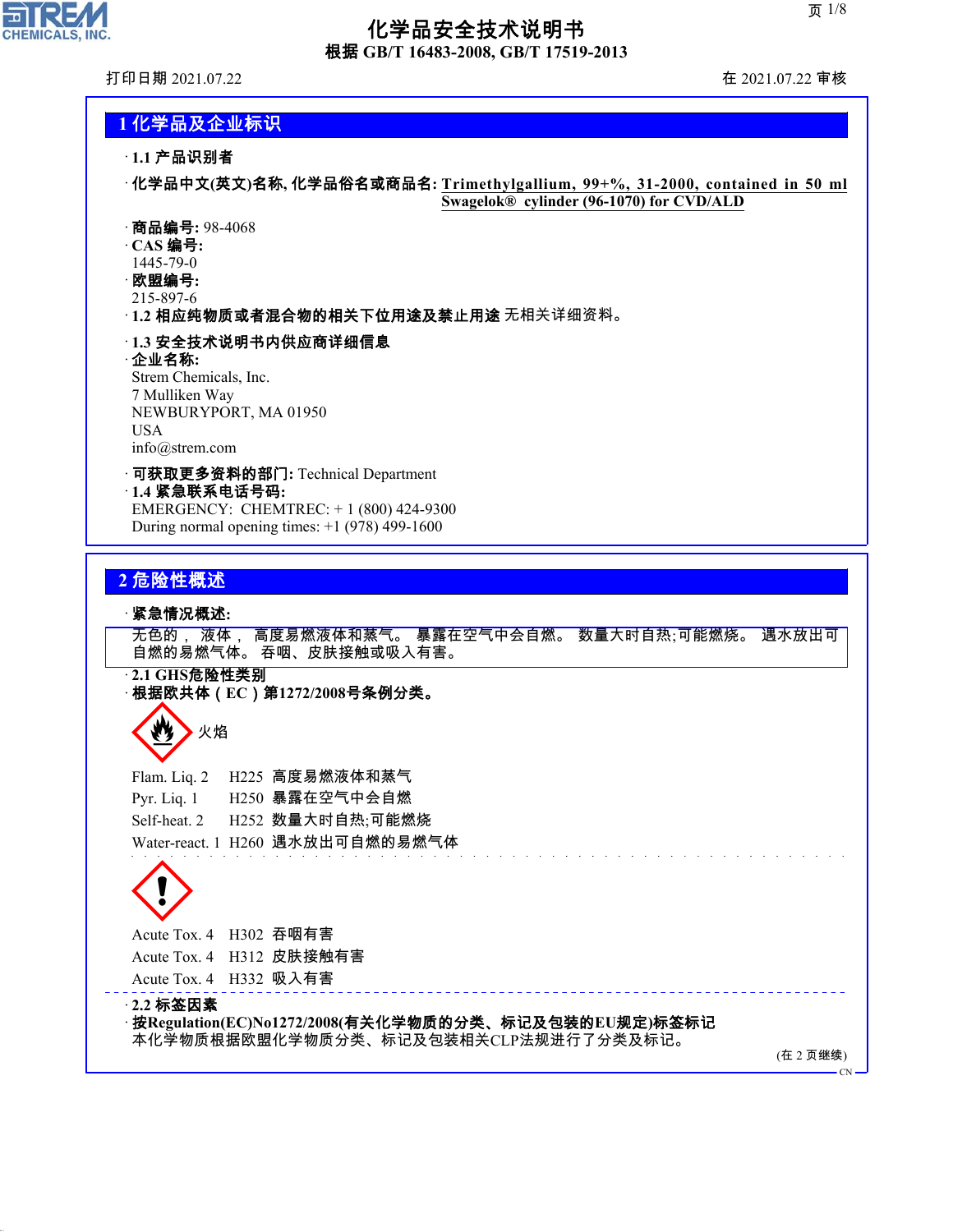

44.1.1

## 化学品安全技术说明书

根据 **GB/T 16483-2008, GB/T 17519-2013**

打印日期 2021.07.22 在 2021.07.22 审核

| 化学品中文(英文)名称, 化学品俗名或商品名: Trimethylgallium, 99+%, 31-2000, contained in 50 ml<br>Swagelok® cylinder (96-1070) for CVD/ALD |                                                                                                           |  |  |
|-------------------------------------------------------------------------------------------------------------------------|-----------------------------------------------------------------------------------------------------------|--|--|
| ·图示                                                                                                                     | (在1页继续)                                                                                                   |  |  |
| GHS02<br>GHS07                                                                                                          |                                                                                                           |  |  |
| · <b>名称</b> 危险                                                                                                          |                                                                                                           |  |  |
| ·标签上辨别危险的成份:<br>三甲基镓<br>· 危险字句                                                                                          |                                                                                                           |  |  |
| H <sub>225</sub><br>H <sub>250</sub><br>H <sub>252</sub><br>H <sub>260</sub>                                            | 高度易燃液体和蒸气<br>暴露在空气中会自燃<br>数量大时自热;可能燃烧<br>遇水放出可自燃的易燃气体                                                     |  |  |
| ·警戒字句<br>P <sub>101</sub>                                                                                               | H302+H312+H332 吞咽、皮肤接触或吸入有害<br>如需求医:随手携带产品容器或标签                                                           |  |  |
| P102<br>P <sub>103</sub><br>·预防措施                                                                                       | 儿童不得接触<br>使用前请读标签                                                                                         |  |  |
| P231+P232<br>·事故响应<br>$P301 + P310$                                                                                     | 在惰性气体中操作。防潮<br>如误吞咽:立即呼叫急救中心/医生<br>P303+P361+P353 如皮肤(或头发)沾染:立即脱掉所有沾染的衣服。用水清洗皮肤/淋浴                        |  |  |
| ·安全储存                                                                                                                   | P305+P351+P338 如进入眼睛 : 用水小心冲洗几分钟。如戴隐形眼镜并可方便地取出 , 取出隐形眼镜。继续<br>冲洗                                          |  |  |
| P403+P233<br>P422<br>·废弃处置<br>P <sub>501</sub>                                                                          | 存放在通风良好的地方。保持容器密闭<br>储存于惰性气体中。<br>处置内装物/容器按照地方/区域/国家/国际规章                                                 |  |  |
| ·额外资料:<br>EUH014 接触水有激烈反应。<br>$-2.3$ 其他有害性                                                                              |                                                                                                           |  |  |
|                                                                                                                         | · PBT(残留性、生物浓缩性、毒性物质) 及 vPvB(高残留性、高生物浓缩性物质)评价结果<br>· PBT(残留性、生物浓缩性、毒性物质)不适用的<br>vPvB(高残留性、高生物浓缩性物质): 不适用的 |  |  |
| 3成分/组成信息                                                                                                                |                                                                                                           |  |  |
| · 3.1 纯品<br>$-CAS$ 号 化学名, 通用名<br>1445-79-0 三甲基镓<br>·鉴别编号:<br>·欧盟编号: 215-897-6                                           |                                                                                                           |  |  |
|                                                                                                                         |                                                                                                           |  |  |

(在 3 页继续)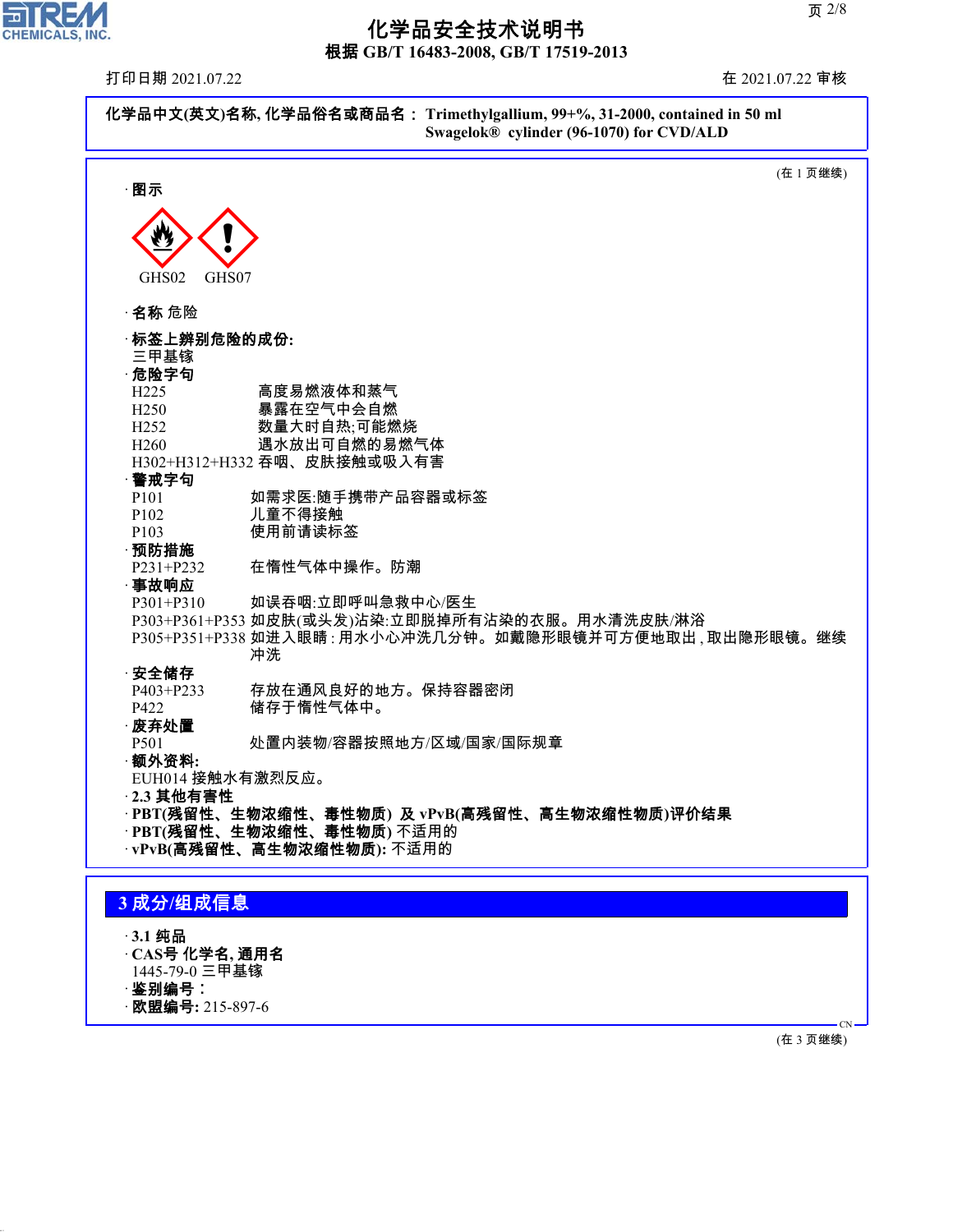根据 **GB/T 16483-2008, GB/T 17519-2013**

打印日期 2021.07.22 在 2021.07.22 审核

**oll:** 

**CHEMICALS, INC.** 

化学品中文**(**英文**)**名称**,** 化学品俗名或商品名: **Trimethylgallium, 99+%, 31-2000, contained in 50 ml Swagelok® cylinder (96-1070) for CVD/ALD**

(在 2 页继续)

### **4** 急救措施

#### · **4.1** 应急措施要领

- · 总说明**:**
- 马上脱下染有该产品的衣服.

中毒的症状可能会在几个小时以后才出现;因此在发生事故之后起码要有 48 小时的医疗观察.

· 吸入**:**

供给新鲜空气. 如有需要,提供人工呼吸. 让病人保暖. 如果症状持续则询问医生.

万一病人不清醒时,请让病人侧趟以便移动.

- · 皮肤接触**:** 马上用水冲洗.
- · 眼睛接触**:** 张开眼睛在流水下冲洗数分钟. 然后谘询医生.
- · 食入**:** 马上召唤医生.
- · **4.2** 最重要的急慢性症状及其影响 无相关详细资料。
- · **4.3** 需要及时的医疗处理及特别处理的症状 无相关详细资料。

#### **5** 消防措施

· **5.1** 灭火方法 · 灭火的方法和灭火剂**:** 使用沙粒. 切勿使用水. 使用二氧化碳 (CO2)、沙粒、灭火粉末. 切勿使用水. · 为了安全**,**不适当的灭火剂会**:** 使用全喷嘴的水 · **5.2** 特別危险性 无相关详细资料。 · **5.3** 特殊灭火方法 · 消防人員特殊的防护装备**:** 口腔呼吸保护装置.

#### **6** 泄漏应急处理

· **6.1** 保护措施 带上保护仪器. 让未受到保护的人们远离. · **6.2** 环境保护措施**:** 切勿让产品接触到污水系统或任何水源. 避免渗入污水系统、深坑和地窖. 如果渗入了水源或污水系统,请通知有关当局. · **6.3** 密封及净化方法和材料**:** 吸收液体粘合原料 (沙粒、硅藻土、酸性粘合剂、通用粘合剂、锯屑). 根据第 13 条条款弃置受污染物. 确保有足够的通风装置. 切勿用水或水溶清洁剂来冲清. · **6.4** 参照其他部分 有关安全处理的资料请参阅第 7 节. 有关个人保护装备的的资料请参阅第 8 节.

有关弃置的资料请参阅第 13 节.

### **7** 操作处置与储存

44.1.1

· **7.1** 储存 确保工作间有良好的通风/排气装置. 小心打开及处理贮藏器. 防止气溶胶的形成.

(在 4 页继续)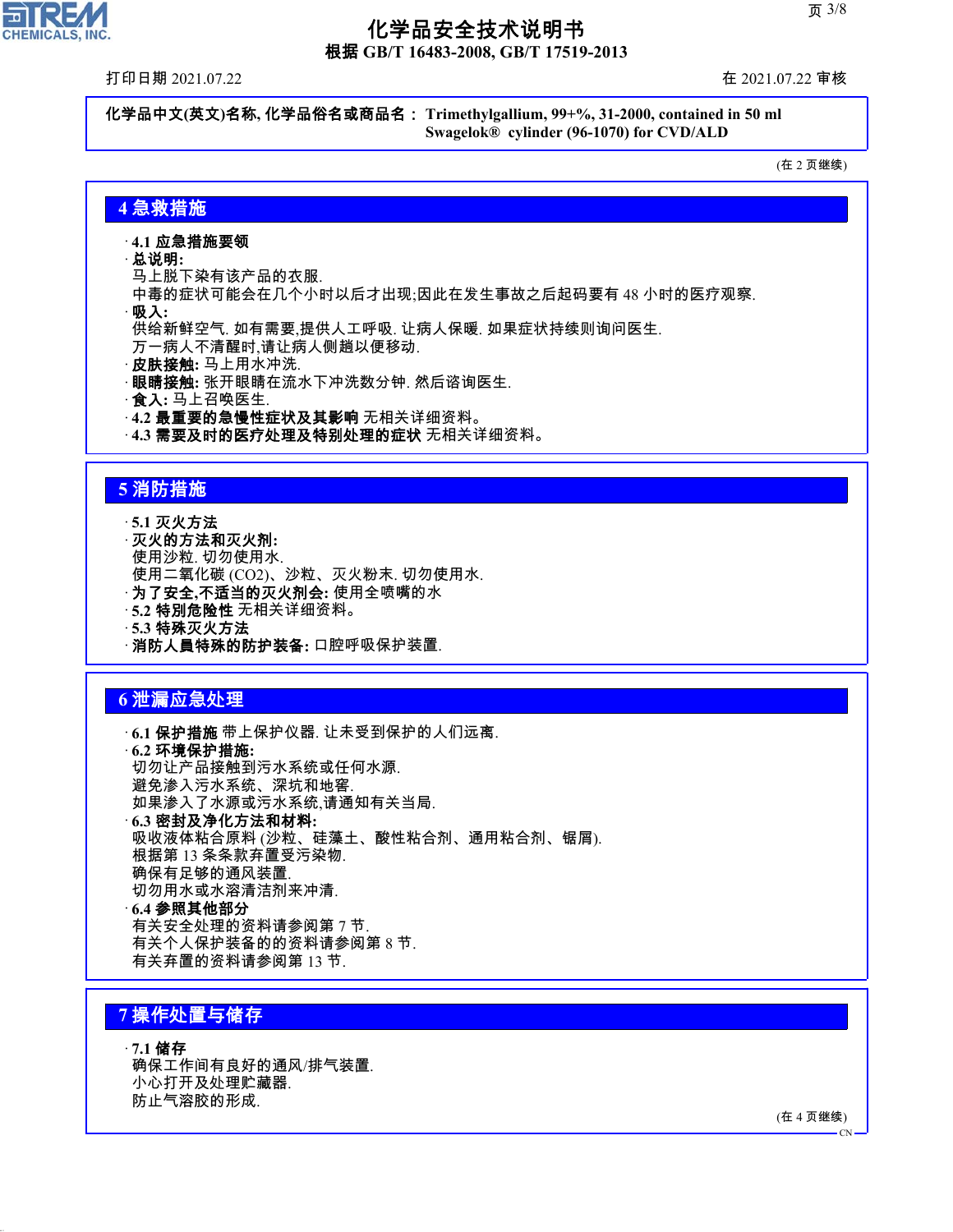根据 **GB/T 16483-2008, GB/T 17519-2013**

打印日期 2021.07.22 在 2021.07.22 审核

ᄀ

**CHEMICALS, INC.** 

化学品中文**(**英文**)**名称**,** 化学品俗名或商品名: **Trimethylgallium, 99+%, 31-2000, contained in 50 ml Swagelok® cylinder (96-1070) for CVD/ALD**

(在 3 页继续)

· 有关火灾及防止爆炸的资料**:** 远离火源-切勿吸烟. 防静电.

提供呼吸保护装置.

- · **7.2** 混合危险性等安全储存条件 · 储存**:**
- · 储存库和容器须要达到的要求**:** 储存在阴凉的位置.
- · 有关使用一个普通的储存设施来储存的资料**:** 不需要.
- · 有关储存条件的更多资料**:** 将容器密封. 储存密封的贮藏器内,并放在阴凉、干爽的位置. · **7.3** 具体的最终用户 无相关详细资料。

## **8** 接触控制和个体防护

· 工程控制方法**:** 没有进一步数据;见第 7 项.

· **8.1** 控制变数

· 在工作场需要监控的限值成分 不要求.

- · 额外的资料**:** 制作期间有效的清单将作为基础来使用.
- · **8.2** 遗漏控制
- · 个人防护设备**:**
- · 一般保护和卫生措施**:**

远离食品、饮料和饲料. 立即除去所有的不洁的和被污染的衣服. 在休息之前和工作完毕后请清洗双手. 分开储存保护性衣服. 避免和眼睛及皮肤接触.

· 呼吸系统防护**:**

如果曾短暂接触或在低污染的情况下,请使用呼吸过滤装置. 如果曾深入或较长时间接触,请使用独立的呼 吸保护装置.

· 手防护**:**



手套的物料必须是不渗透性的, 且能抵抗该产品/物质/添加剂. 基于缺乏测试, 对于产品/制剂/化学混合物, 并不会提供手套材料的建议 选择手套材料时, 请注意材料的渗透时间, 渗滤率和降解参数 · **手套材料** 选择合适的手套不单取决于材料, 亦取决于质量特征, 以及来自哪一间生产厂家 · 渗入手套材料的时间 请向劳保手套生产厂家获取准确的破裂时间并观察实际的破裂时间 · 眼睛防护**:**



44.1.1

(在 5 页继续)

CN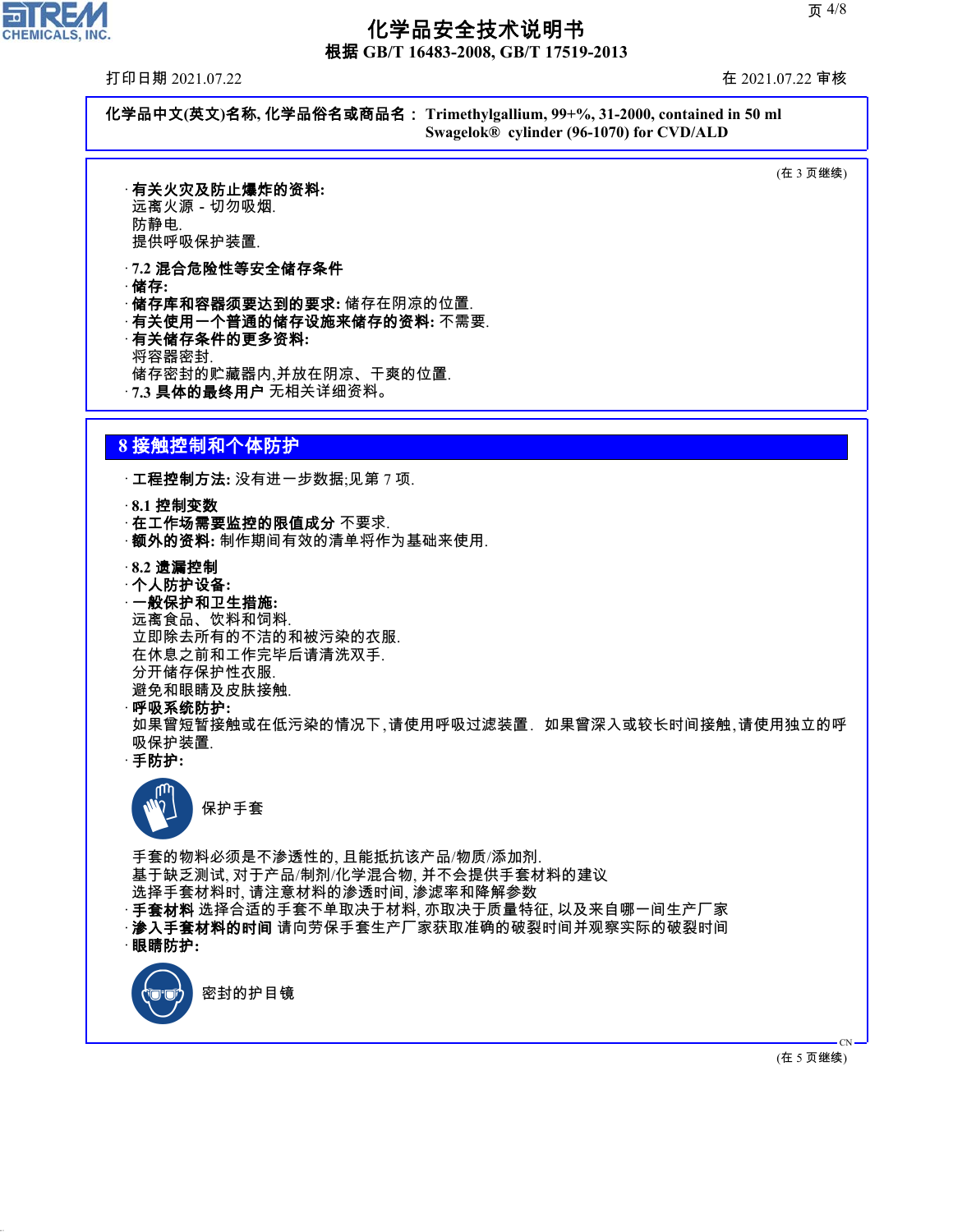

根据 **GB/T 16483-2008, GB/T 17519-2013**

打印日期 2021.07.22 在 2021.07.22 审核

化学品中文**(**英文**)**名称**,** 化学品俗名或商品名: **Trimethylgallium, 99+%, 31-2000, contained in 50 ml Swagelok® cylinder (96-1070) for CVD/ALD**

(在 4 页继续)

| 9理化特性                      |                               |
|----------------------------|-------------------------------|
| ·9.1 有关基本物理及化学特性的信息        |                               |
| ·一般说明                      |                               |
| · 外观:                      |                               |
| 形状:                        | 液体                            |
| 颜色:<br>$\cdot$ 气味:         | 无色的<br>无气味的                   |
| ·嗅觉阈限                      | 未决定.                          |
| ·pH值:                      | 未决定.                          |
| ·条件的更改                     |                               |
| 熔点:                        | 未确定的                          |
| 沸点/初沸点和沸程: 55.7 ℃          |                               |
| ·闪点:                       | $-18$ °C                      |
| · <b>可燃性 (固体、气体):</b> 未决定. |                               |
| · 点火温度:                    |                               |
| 分解溫度:                      | 未决定.                          |
| · 自燃溫度:                    | 在空气中是自发点燃的.                   |
| ·爆炸的危险性:                   | 该产品并非爆炸性的然而有可能形成可爆炸性的空气/蒸汽混合物 |
| ·爆炸极限:                     |                               |
| 较低:                        | 未决定.                          |
| 较高:                        | 未决定.                          |
| · 蒸气压:                     | 226 hPa                       |
| · 密度 在 20 °C:              | $1.151$ g/cm <sup>3</sup>     |
| 相対密度                       | 未决定.                          |
| · 蒸气密度                     | 未决定.                          |
| · 蒸发速率                     | 未决定.                          |
| ·溶解性                       |                               |
| 水:                         | 不能拌和的或难以拌和                    |
| · n-辛醇/水分配系数:              | 未决定.                          |
| ·黏性:                       |                               |
| 动态:                        | 未决定.                          |
| 运动学的:                      | 未决定.                          |
| 有机溶剂:                      | $0.0\%$                       |
| · 9.2 其他信息                 | 无相关详细资料。                      |

## **10** 稳定性和反应性

· **10.1** 反应性 无相关详细资料。

· **10.2** 稳定性

44.1.1

- · 热分解**/**要避免的情况**:** 如果遵照规格使用则不会分解.
- · **10.3** 有害反应可能性 和水接触时释放可燃气体.
- · **10.4** 应避免的条件 无相关详细资料。
- · **10.5** 不相容的物质**:** 无相关详细资料。

(在 6 页继续)

 $\overline{C}N$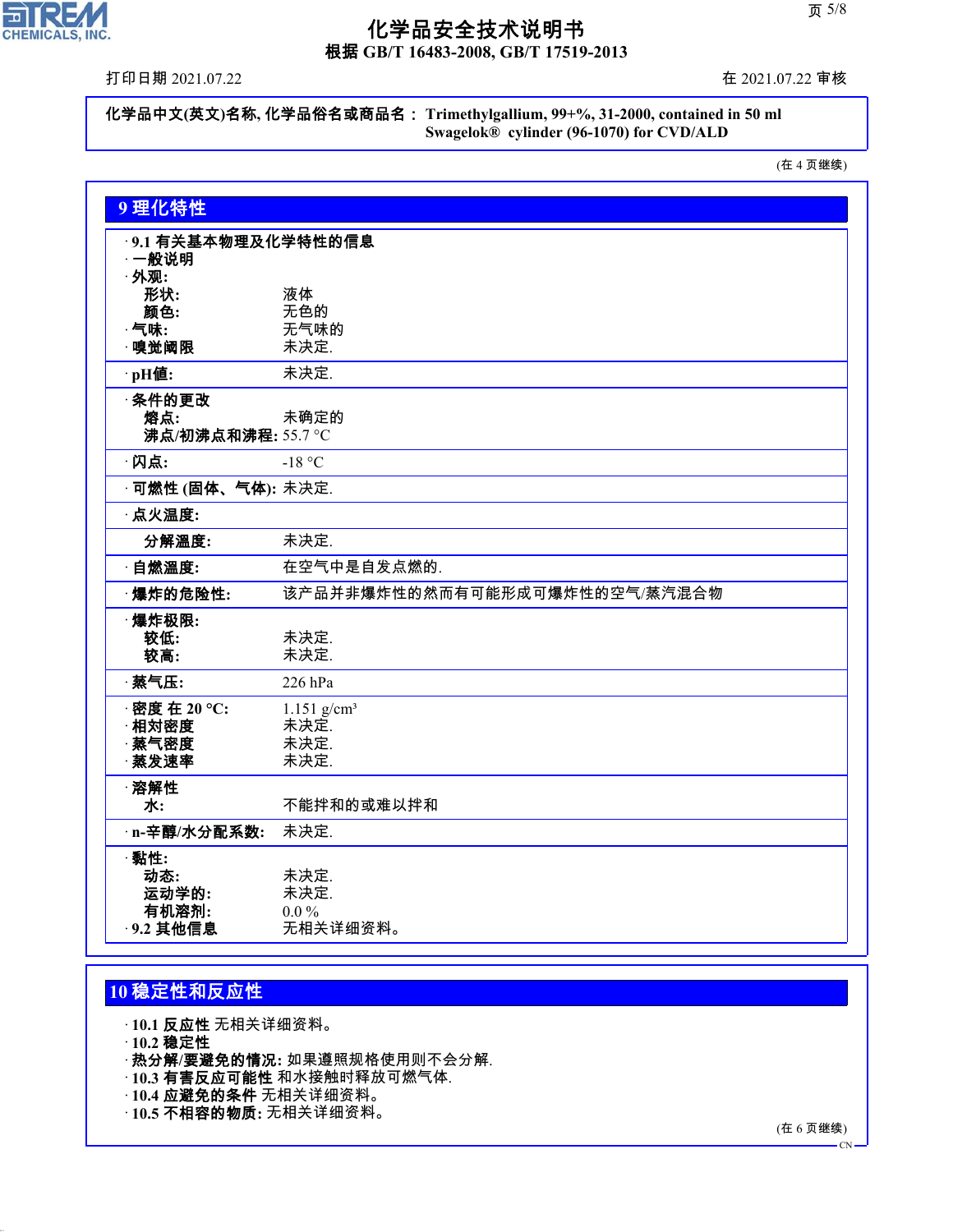根据 **GB/T 16483-2008, GB/T 17519-2013**

打印日期 2021.07.22 在 2021.07.22 审核

化学品中文**(**英文**)**名称**,** 化学品俗名或商品名: **Trimethylgallium, 99+%, 31-2000, contained in 50 ml Swagelok® cylinder (96-1070) for CVD/ALD**

· **10.6** 危险的分解产物**:** 未知有危险的分解产品.

(在 5 页继续)

#### **11** 毒理学信息

· **11.1** 对毒性学影响的信息

- · 急性毒性**:**
- 吞咽、皮肤接触或吸入有害
- · 主要的刺激性影响**:**
- · 皮肤**:**
- · 在眼睛上面**:**
- · 致敏作用**:**

#### **12** 生态学信息

#### · **12.1** 生态毒性

- · 水生毒性**:** 无相关详细资料。
- · **12.2** 持久性和降解性 无相关详细资料。
- · **12.3** 潜在的生物累积性 无相关详细资料。
- · **12.4** 土壤内移动性 无相关详细资料。
- · 额外的生态学资料**:**
- · 总括注解**:** 未知对水是否有危险.
- · **12.5 PBT(**残留性、生物浓缩性、毒性物质**)** 及 **vPvB(**高残留性、高生物浓缩性物质**)**评价结果
- · **PBT(**残留性、生物浓缩性、毒性物质**)** 不适用的
- · **vPvB(**高残留性、高生物浓缩性物质**):** 不适用的
- · **12.6** 其他副作用 无相关详细资料。

### **13** 废弃处置

· **13.1** 废弃处置方法

- · 建议**:** 不能将该产品和家居垃圾一起丢弃. 不要让该产品接触污水系统.
- · 受汚染的容器和包装**:**
- · 建议**:** 必须根据官方的规章来丢弃.

#### **14** 运输信息

## · **14.1** 联合国危险货物编号**(UN**号**)**

· **ADR, IMDG, IATA** UN3394

- · **14.2 UN**适当装船名
- 

44.1.1

· **ADR 3394 液态有机金属物质, 发火的, 遇水反应的** · **IMDG, IATA** ORGANOMETALLIC SUBSTANCE, LIQUID, PYROPHORIC, WATER- REACTIVE

(在 7 页继续)

 $\epsilon$ CN<sub>2</sub>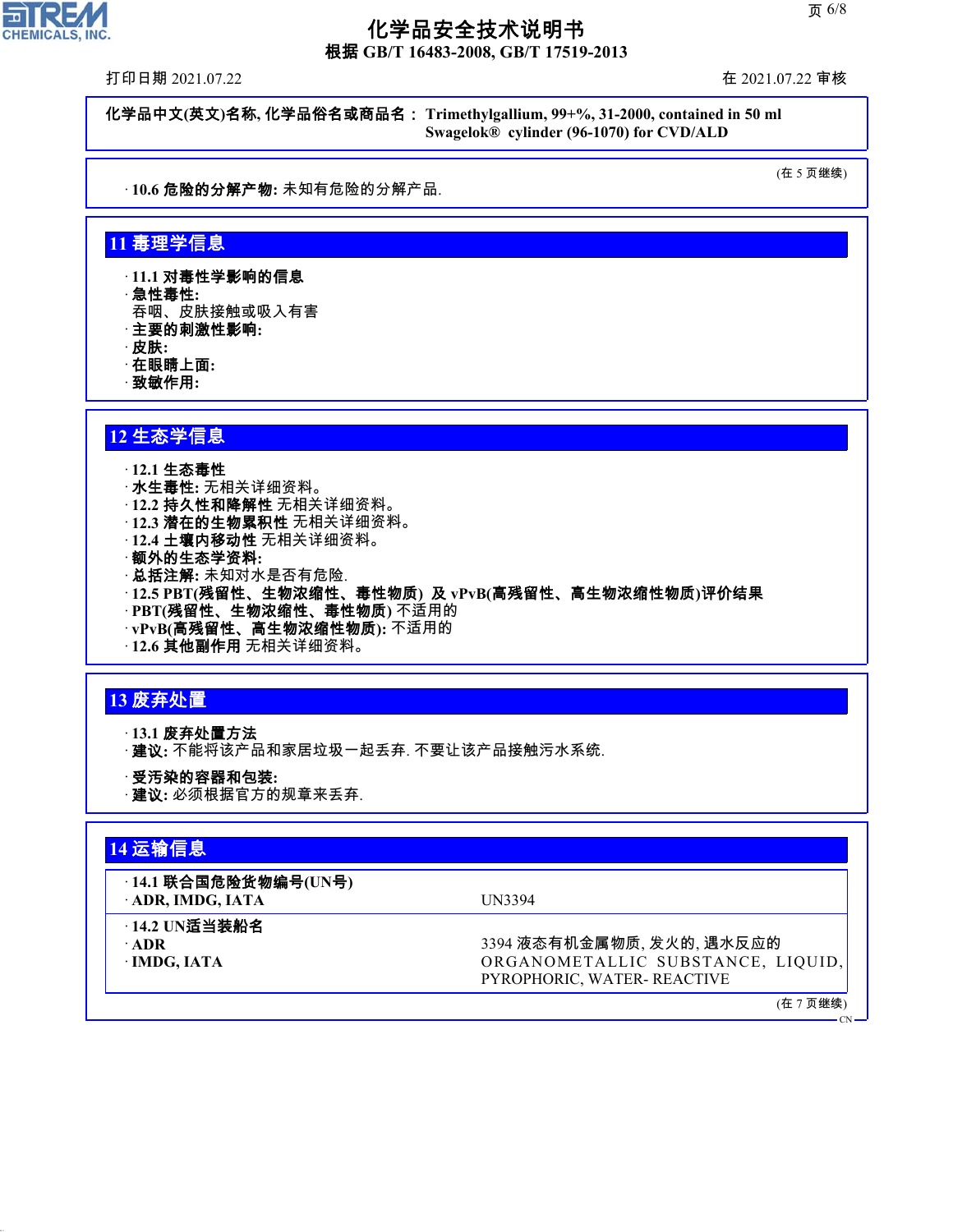

44.1.1

## 化学品安全技术说明书

根据 **GB/T 16483-2008, GB/T 17519-2013**

| 打印日期 2021.07.22                                                          | 在 2021.07.22 审核                                                                                                                                                                                                                                                                                                                                                                                             |  |
|--------------------------------------------------------------------------|-------------------------------------------------------------------------------------------------------------------------------------------------------------------------------------------------------------------------------------------------------------------------------------------------------------------------------------------------------------------------------------------------------------|--|
|                                                                          | 化学品中文(英文)名称, 化学品俗名或商品名: Trimethylgallium, 99+%, 31-2000, contained in 50 ml<br>Swagelok® cylinder (96-1070) for CVD/ALD                                                                                                                                                                                                                                                                                     |  |
|                                                                          | (在6页继续)                                                                                                                                                                                                                                                                                                                                                                                                     |  |
| 14.3 运输危险等级                                                              |                                                                                                                                                                                                                                                                                                                                                                                                             |  |
| $\cdot$ ADR                                                              |                                                                                                                                                                                                                                                                                                                                                                                                             |  |
| ₩                                                                        |                                                                                                                                                                                                                                                                                                                                                                                                             |  |
| ·级别                                                                      | 4                                                                                                                                                                                                                                                                                                                                                                                                           |  |
| ·标签                                                                      | $4.2 + 4.3$                                                                                                                                                                                                                                                                                                                                                                                                 |  |
| $\cdot$ IMDG<br>$\tilde{\bm{y}}$                                         |                                                                                                                                                                                                                                                                                                                                                                                                             |  |
| · Class<br>· Label                                                       | 4.2 易于自燃的物质<br>4.2/4.3                                                                                                                                                                                                                                                                                                                                                                                      |  |
| $\cdot$ IATA                                                             |                                                                                                                                                                                                                                                                                                                                                                                                             |  |
| ₩<br>· Class                                                             | 4.2 易于自燃的物质                                                                                                                                                                                                                                                                                                                                                                                                 |  |
| · Label                                                                  | 4.2(4.3)                                                                                                                                                                                                                                                                                                                                                                                                    |  |
| · 14.4 包装组别                                                              |                                                                                                                                                                                                                                                                                                                                                                                                             |  |
| ADR, IMDG, IATA                                                          | I                                                                                                                                                                                                                                                                                                                                                                                                           |  |
| · 14.5 危害环境:<br>· 海运污染物质:                                                | 不是                                                                                                                                                                                                                                                                                                                                                                                                          |  |
| 14.6 用户特别预防措施                                                            | 不适用的                                                                                                                                                                                                                                                                                                                                                                                                        |  |
| ·EMS 号码:<br><b>Stowage Category</b>                                      | $F-G, S-M$<br>D                                                                                                                                                                                                                                                                                                                                                                                             |  |
| · Handling Code                                                          | H1 Keep as dry as reasonably practicable                                                                                                                                                                                                                                                                                                                                                                    |  |
| · Segregation Code                                                       | SG26 In addition: from goods of classes 2.1 and 3 when<br>stowed on deck of a containership a minimum distance of<br>two container spaces athwartship shall be maintained,<br>when stowed on ro-ro ships a distance of 6 m athwartship<br>shall be maintained.<br>SG35 Stow "separated from" acids.<br>SG63 Stow "separated longitudinally by an intervening<br>complete compartment or hold from" Class 1. |  |
| ·14.7 MARPOL73/78(针对船舶引起的海洋污染预防<br>协约)附件书2及根据IBC Code(国际装船货物编码)<br>的大量运送 | 不适用的                                                                                                                                                                                                                                                                                                                                                                                                        |  |
| 运输/额外的资料:                                                                |                                                                                                                                                                                                                                                                                                                                                                                                             |  |
| $\cdot$ ADR                                                              |                                                                                                                                                                                                                                                                                                                                                                                                             |  |
| $\cdot$ Excepted quantities (EQ)                                         | Code: E0<br>Not permitted as Excepted Quantity                                                                                                                                                                                                                                                                                                                                                              |  |
|                                                                          | (在8页继续)                                                                                                                                                                                                                                                                                                                                                                                                     |  |

 $-CN-$